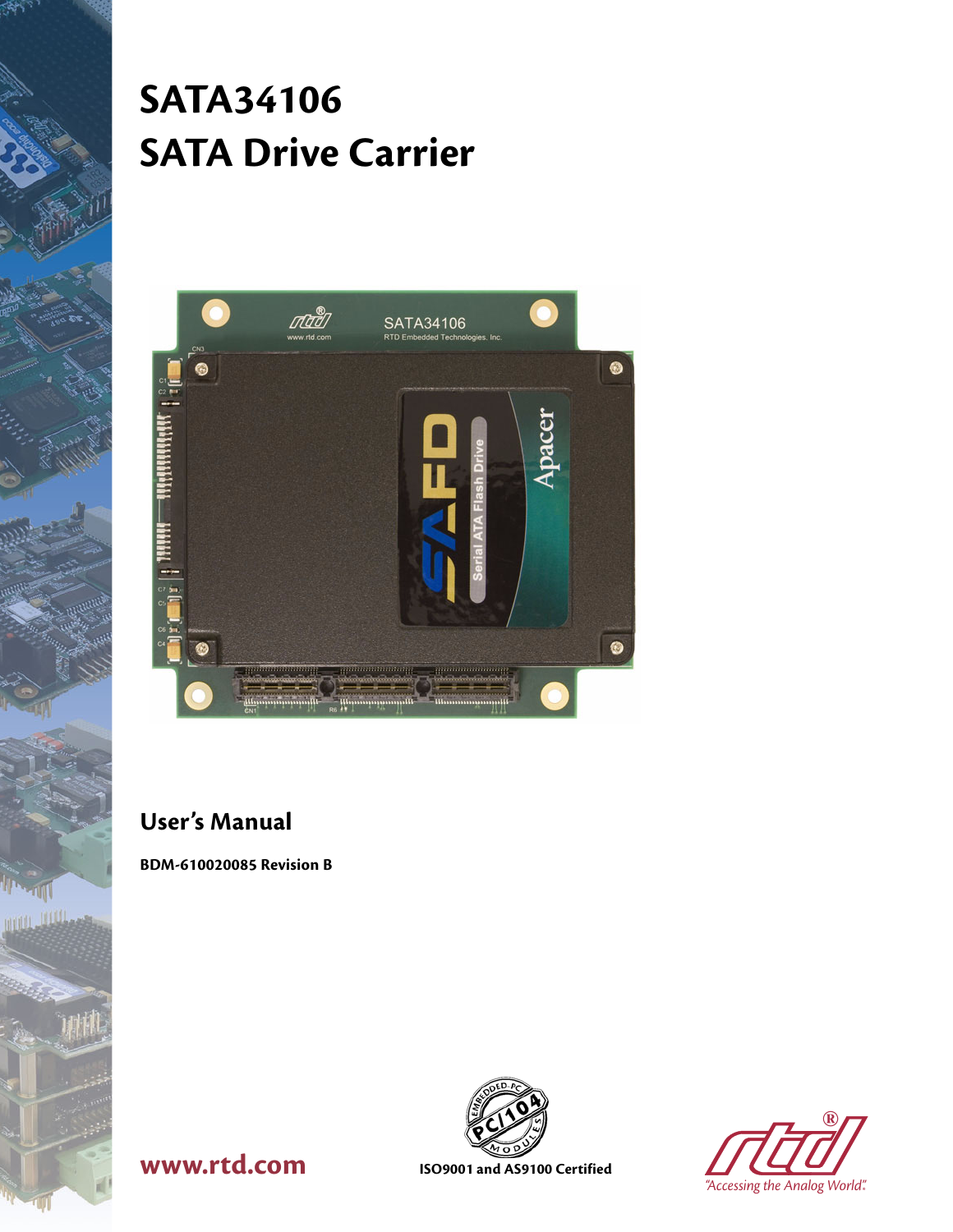#### *SATA Drive Carrier User's Manual*

RTD Document Number: BDM-610020085 Revision B Copyright © 2012 RTD Embedded Technologies, Inc. All rights reserved.

#### **Trademarks**

Advanced Digital I/O, aDIO, a2DIO, Autonomous SmartCal, cpuModule, dspFramework, dspModule, IDAN, HiDAN, HiDAN*plus*, "MIL Value for COTS prices", multiPort, and PC/104EZ are trademarks, and "Accessing the Analog World", dataModule, RTD, and the RTD logo are registered trademarks of RTD Embedded Technologies, Inc. PS/2, PC/XT, PC/AT, and IBM are trademarks of International Business Machines Inc. MS-DOS, Windows, Windows 95, Windows 98, and Windows NT are trademarks of Microsoft Corp. PC/104 is a registered trademark of PC/104 Consortium. All other trademarks appearing in this document are the property of their respective owners.

Contents and specifications within this manual are subject to change without notice.

| <b>Revision</b> | Date    | <b>Reason for Change</b>            |
|-----------------|---------|-------------------------------------|
| A               | 9/30/10 | Initial Release                     |
| В               | 10/4/12 | Changed bus name to PCIe/104 Type 2 |

#### **Revision History**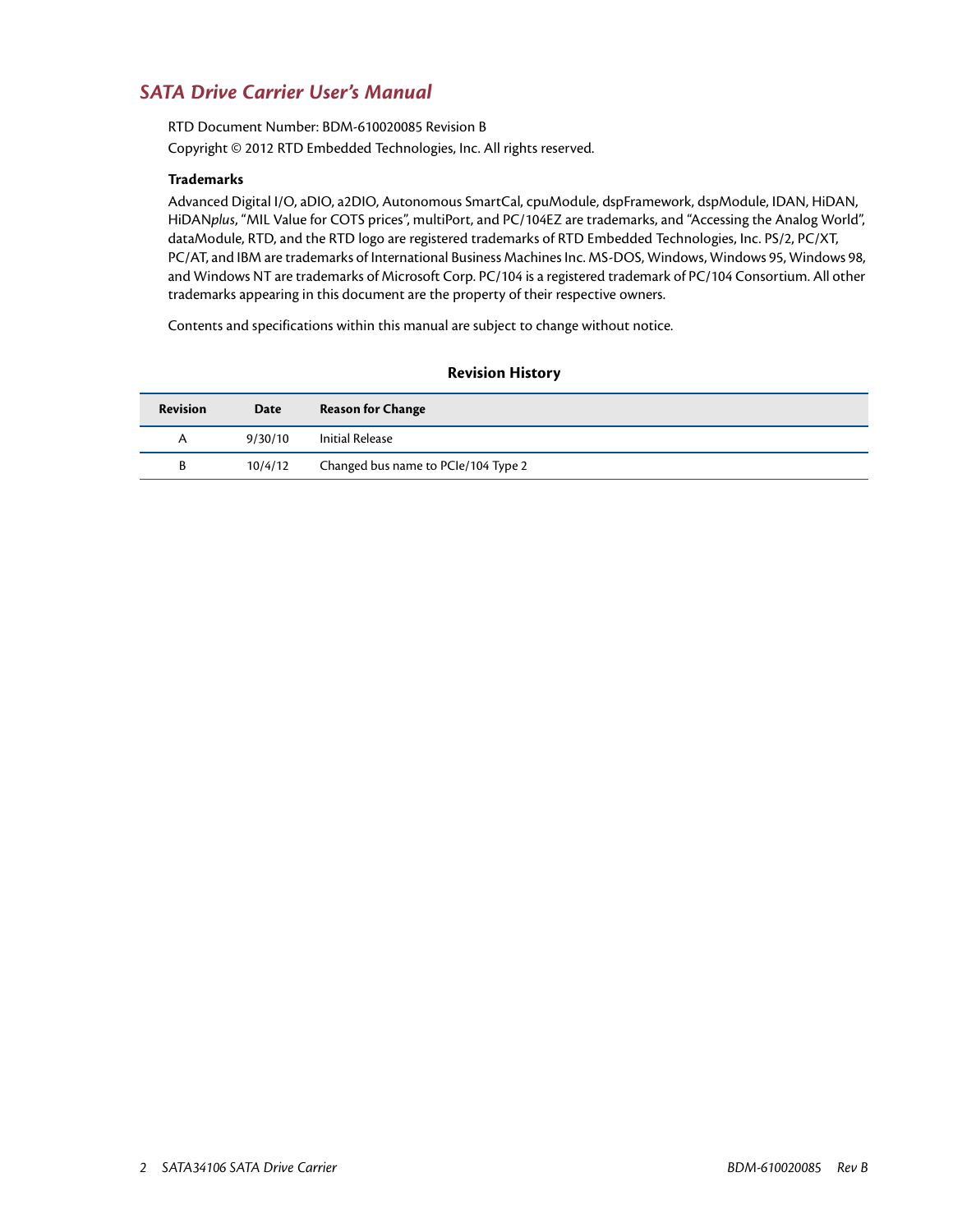# **SATA34106 SATA Drive Carrier**





**WWW.rtd.com ISO9001** and AS9100 Certified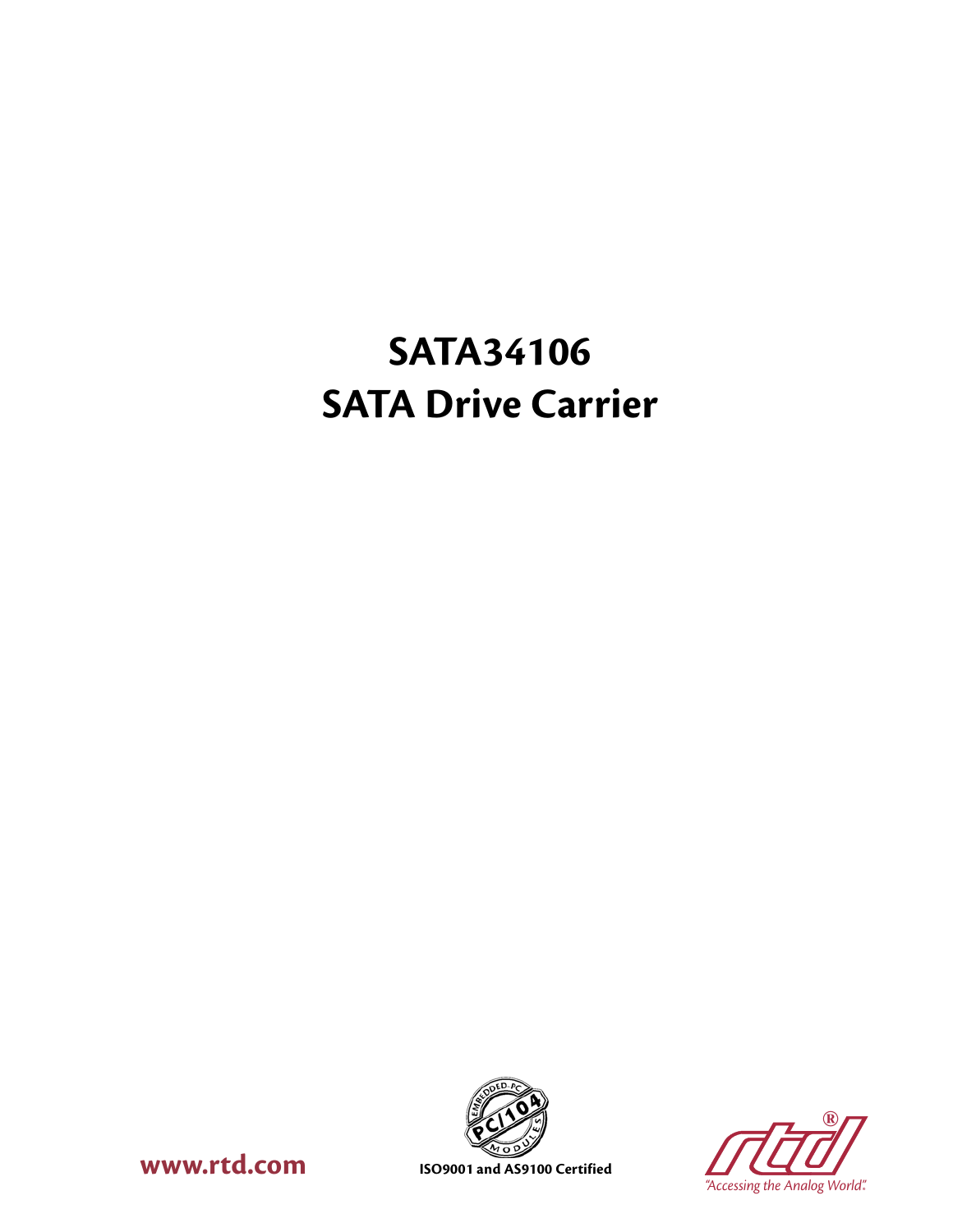## **Contact Information**

RTD Embedded Technologies, Inc. 103 Innovation Blvd. State College, PA 16803-0906 USA

| Phone: | $+1 - 814 - 234 - 8087$ |
|--------|-------------------------|
| Fax:   | $+1-814-234-5218$       |

**E-mail**: sales@rtd.com techsupport@rtd.com

**Internet**: http://www.rtd.com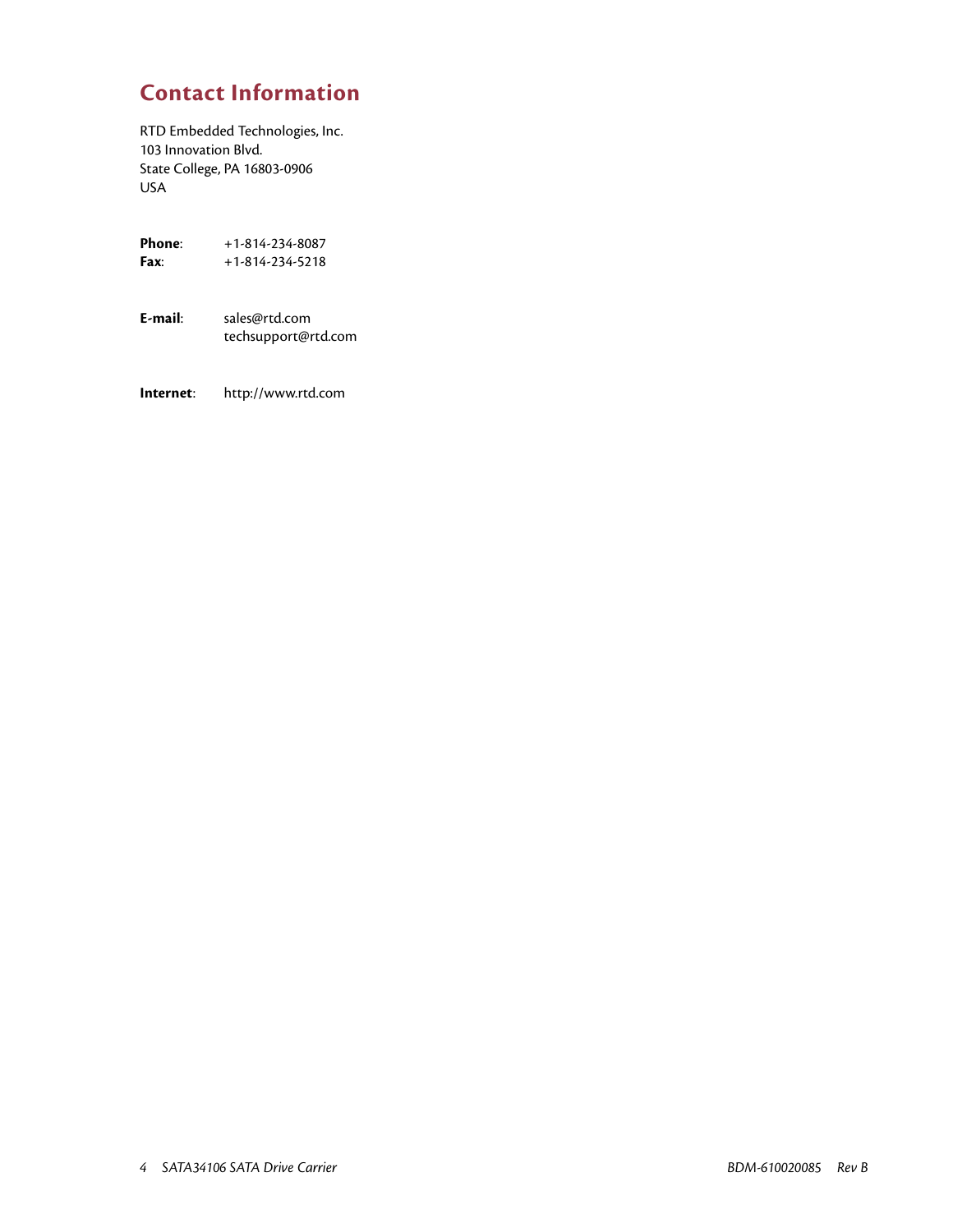# **Table of Contents**

## **Chapter 1** Introduction

## **Chapter 2 Connecting the SATA Drive Carrier**

## Appendix 1 IDAN<sup>T</sup> Dimensions and Pinout

|--|

### **Appendix 2 Limited Warranty**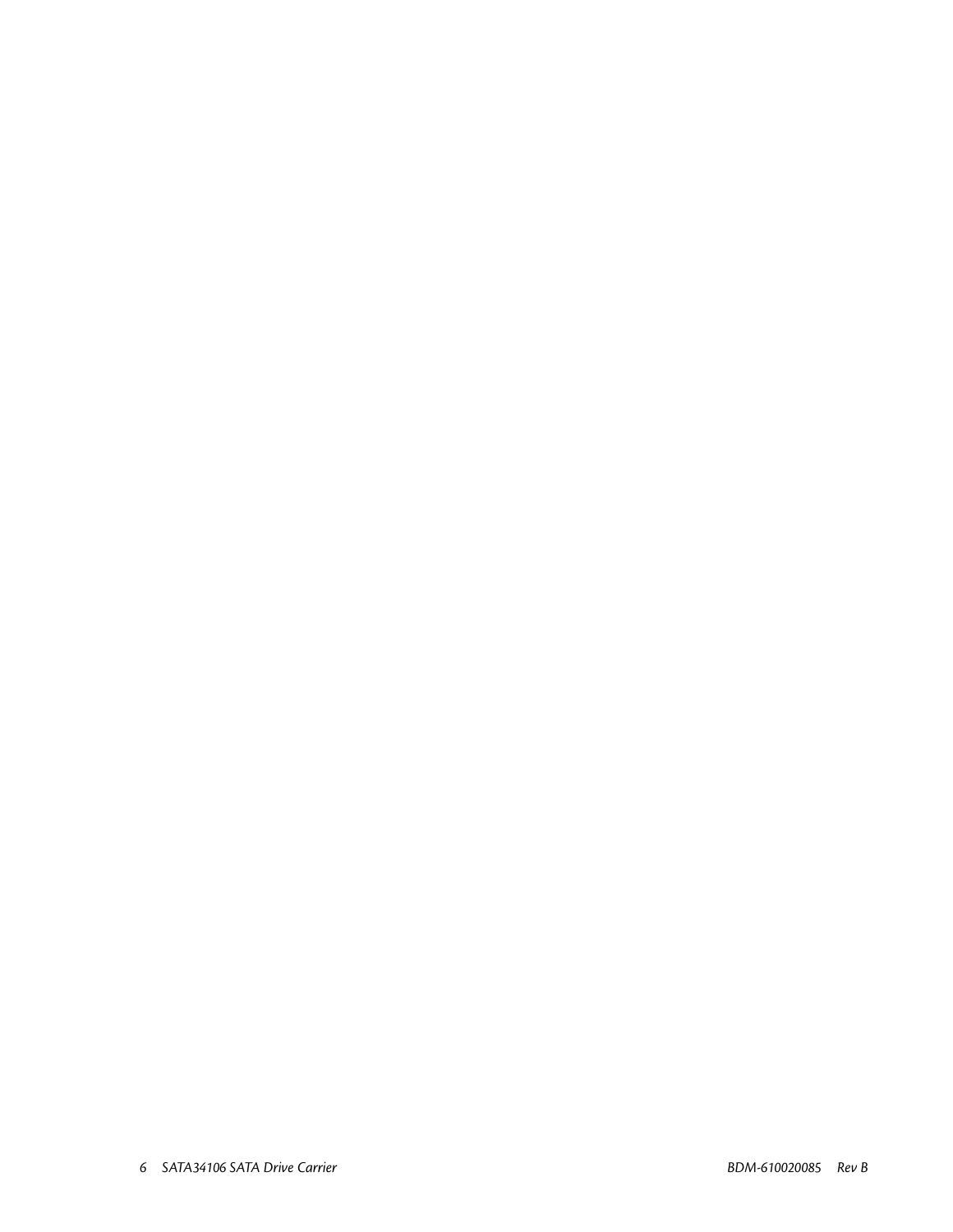# <span id="page-6-0"></span>**Chapter 1 Introduction**

This manual provides comprehensive hardware information on the SATA34106.

This manual is organized as follows:

| <b>Chapter 1</b> | <b>Introduction</b><br>introduces product variations and their main features and specifications                                                                                              |
|------------------|----------------------------------------------------------------------------------------------------------------------------------------------------------------------------------------------|
| <b>Chapter 2</b> | <b>Connecting the SATA Drive Carrier</b><br>provides information on installing the SATA drive carrier in a system                                                                            |
| Appendix 1       | <b>IDAN</b> " Dimensions and Pinout<br>provides connector pinouts and locations for variations of SATA drive carriers installed in an<br>RTD Intelligent Data Acquisition Node (IDAN™) frame |
| Appendix 2       | <b>Limited Warranty</b>                                                                                                                                                                      |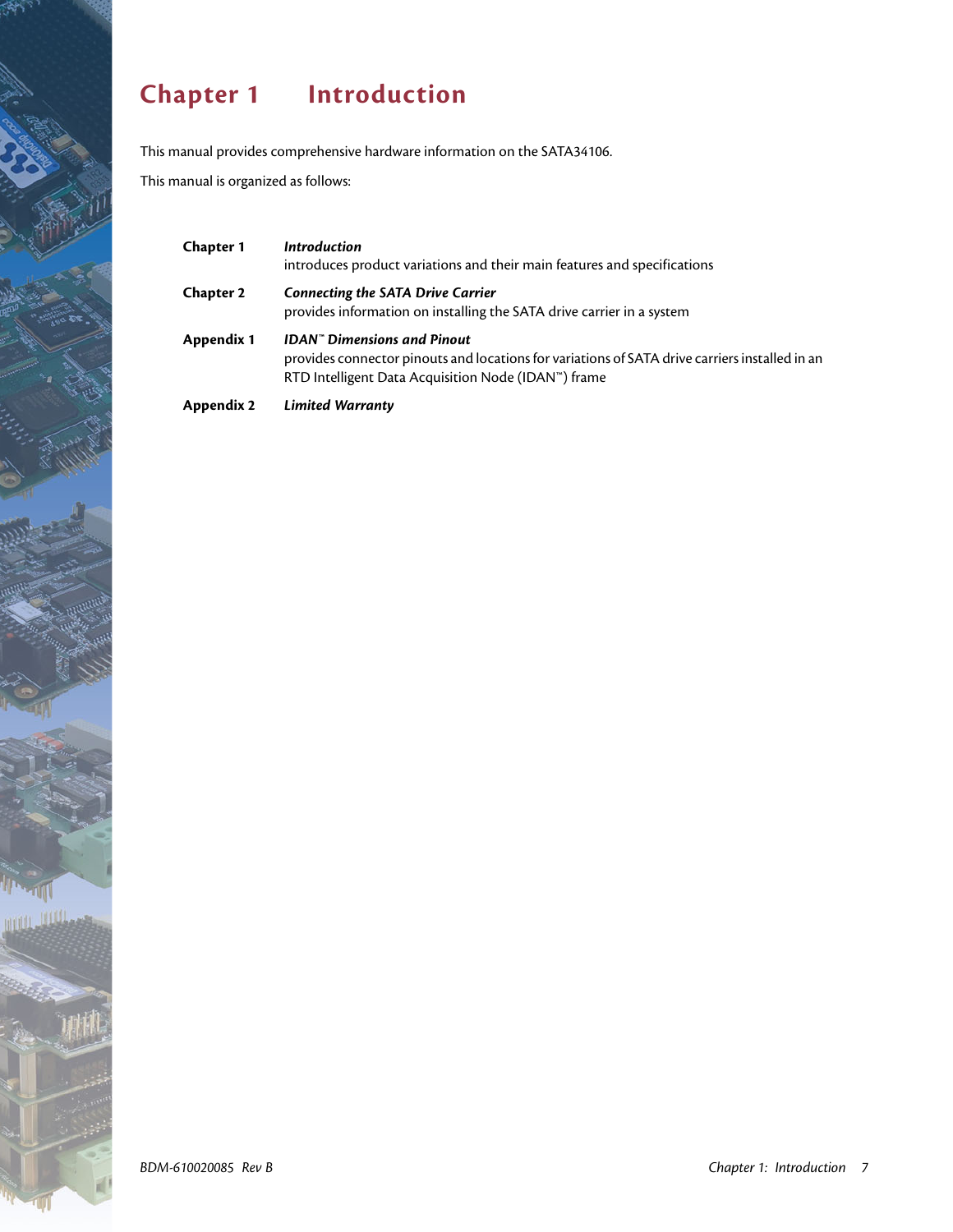## <span id="page-7-0"></span>**SATA34106 SATA Drive Carriers**

The SATA34106 SATA drive carrier modules provide a mechanism to utilize the SATA links on the PCIe/104 Type 2 bus connector on select RTD's PCI Express cpuModules. The onboard drive utilizes the first SATA link on the connector, while the other SATA link is lane-shifted up the stack, to permit stacking multiple SATA drive carrier modules within one system.

The SATA34106 drive carrier provides power to the SATA drive, sourcing the power from the cpuModule's onboard connector, and thus eliminates the need for external out-of-stack cabling.

This manual provides instructions on how to install a 2.5" SATA drive in the SATA34106, and how to install the SATA34106 module into a PCI/104-Express or PCIe/104 system. It will help you get the SATA drive carrier module up and running quickly, and will also provide enough detail about the board and its functions so you can get maximum use of its features in the most demanding applications.



**Figure 1 SATA34106 SATA Drive Carrier (top view)**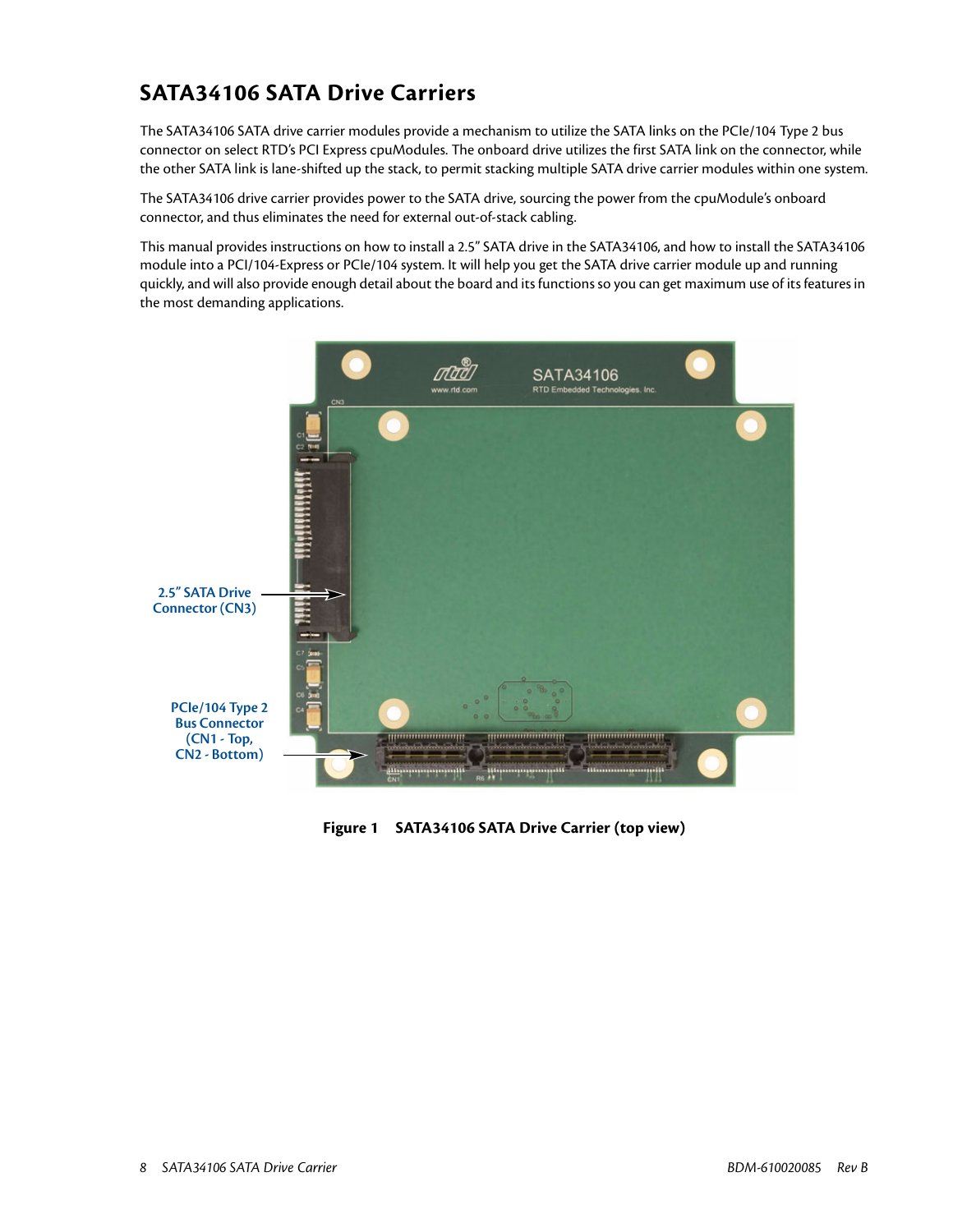## <span id="page-8-0"></span>**Ordering Information**

There are several versions of the SATA drive carrier module, some of which are designed for specific usage in an IDAN frame.

### <span id="page-8-1"></span>**Stand Alone Models**

The base design variant, intended for use without an RTD system enclosure, may be ordered with the following model number:

– **SATA34106:** 2.5" SATA drive carrier for use with a standalone cpuModule

#### <span id="page-8-2"></span>**IDAN Models**

The SATA drive carrier can be purchased as part of an Intelligent Data Acquisition Node (IDAN™) building block, which consists of the SATA Drive Carrier module, and a milled aluminum IDAN frame. The IDAN building block can be used in just about any combination with other IDAN building blocks to create a simple but rugged PCI/104-Express or PCIe/104 stack. (for more information refer to [Appendix 1\)](#page-20-1).

Design variants of the SATA drive carrier module installed in an IDAN frame can be ordered with the following model numbers:

- **IDAN-SATA34106HRS:** 2.5" SATA drive carrier for use in an IDAN system
- **IDAN-RSATA-SYS104:** 2.5" SATA drive carrier with removable-drive access for use in an IDAN system

The SATA drive carrier can also be purchased as part of a custom-built RTD HiDAN™ or HiDAN*plus* High Reliability Intelligent Data Acquisition Node. Contact RTD for more information on its high reliability PC/PCI-104, PCI/104-Express, and PCIe/104 systems.

Each SATA drive carrier module package contains the following items:

- **•** SATA34106 SATA drive carrier module
- **•** Companion CD containing documentation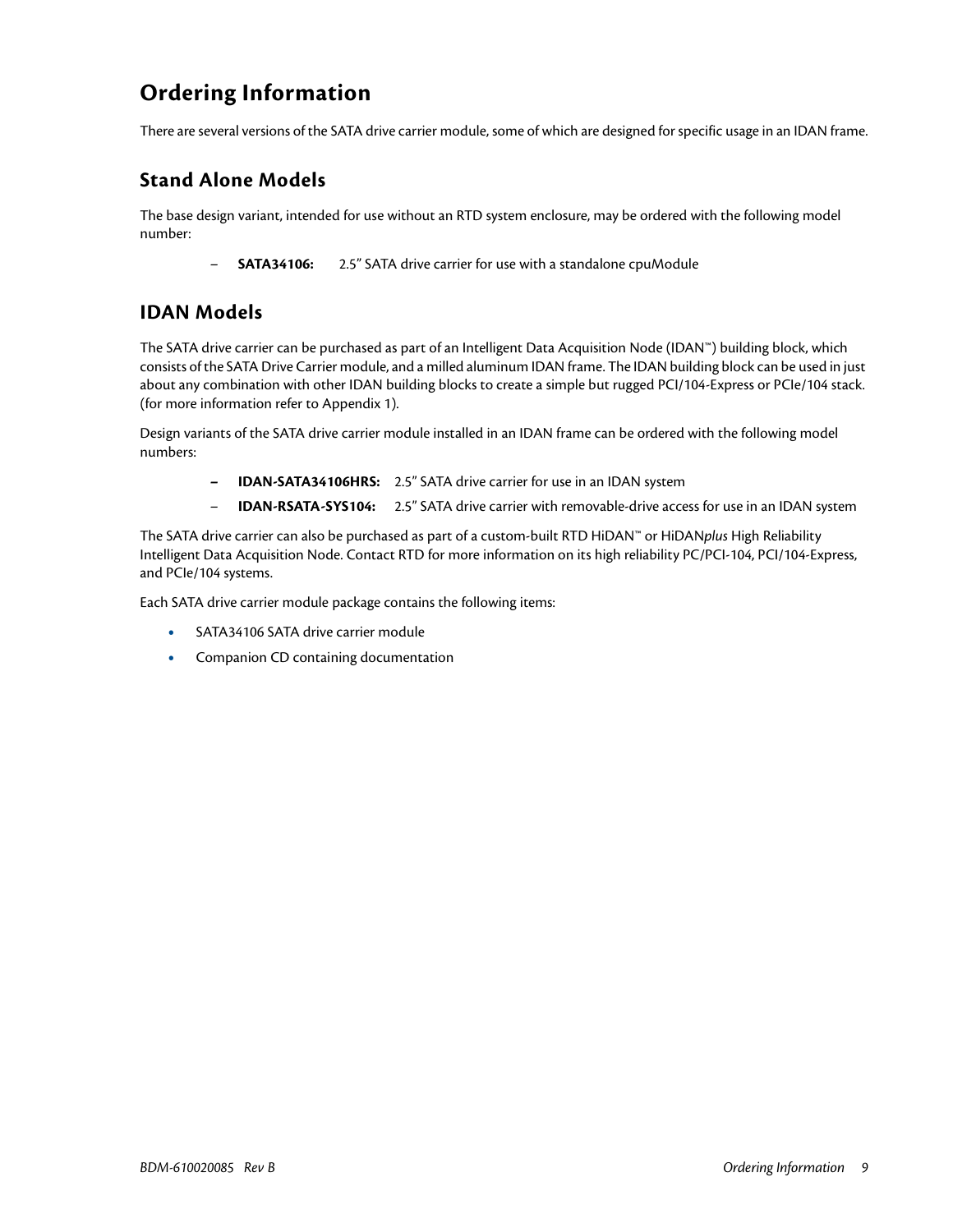## <span id="page-9-0"></span>**Features**

Some of the key features of the SATA drive carrier include:

- **•** Adds one 2.5" SATA (Serial ATA) drive to a system using the PCIe/104 Type 2 bus interface on select RTD cpuModules
	- Stack up to 2x SATA drive carrier modules in one system
		- **•** Useful for RAID configurations
- **•** Benefits of SATA over PATA (Parallel ATA)
	- Transfer rates up to 3.0 Gbits per second is faster and more efficient than PATA
	- Dedicated SATA links for each drive in the system eliminate master/slave addressing jumpers
	- Backwards compatibility with PATA permits use of Legacy Mode
- **•** Stackable PCIe/104 Type 2 Expansion Bus
	- Permits system expandability by passing unused SATA links, PCI-Express links, and USB ports from the cpuModule to the next expansion module in the system
- **•** Physical and environmental characteristics
	- Supports 2.5" SATA rotating or flash drives
	- –40 to +85°C operating temperature<sup>1</sup>
	- RTD IDAN™ compatible (see Appendix 1, *[IDAN™ Dimensions and Pinout](#page-20-1)*)

## <span id="page-9-1"></span>**Specifications**

#### <span id="page-9-2"></span>**Connectors**

• PCIe/104 Type 2 Bus 156-pin Surface Mount (Top & Bottom) **•• SATA Connector •• 2.5" SATA drive** 

<span id="page-9-3"></span>**Operating Temperature Range**

Standard –40 to +85 °C

<sup>1.</sup> Operating temperature range may be limited by the rating of the SATA drive installed in the SATA drive carrier module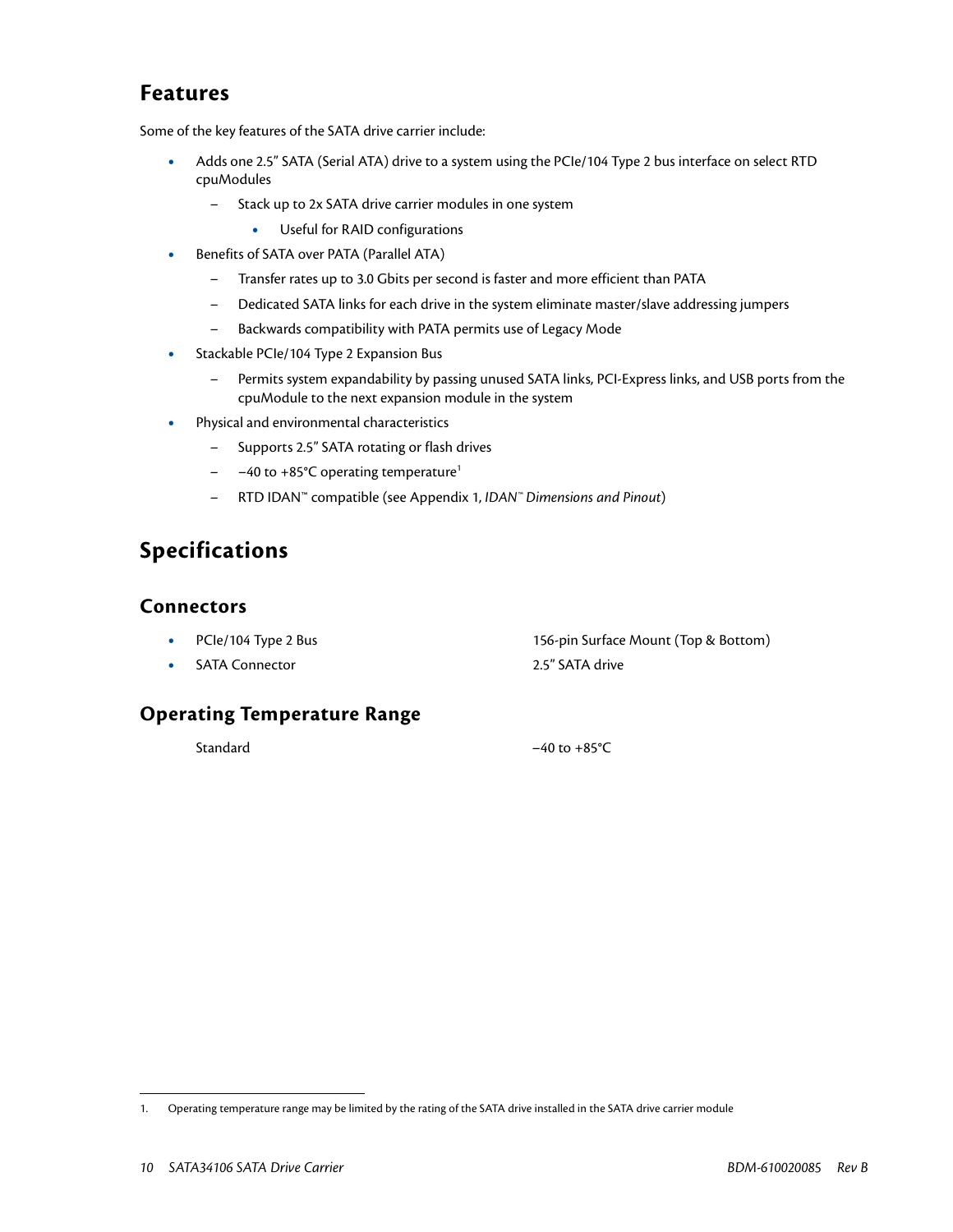## <span id="page-10-0"></span>**For More Information**

Contact RTD if you need further assistance.

RTD Embedded Technologies, Inc. 103 Innovation Blvd. State College, PA 16803-0906 USA

| Phone <sup>.</sup><br>Fax <sup>.</sup> | +1-814-234-8087<br>+1-814-234-5218   |
|----------------------------------------|--------------------------------------|
| F-mail·                                | techsupport@rtd.com<br>sales@rtd.com |
| Internet:                              | http://www.rtd.com                   |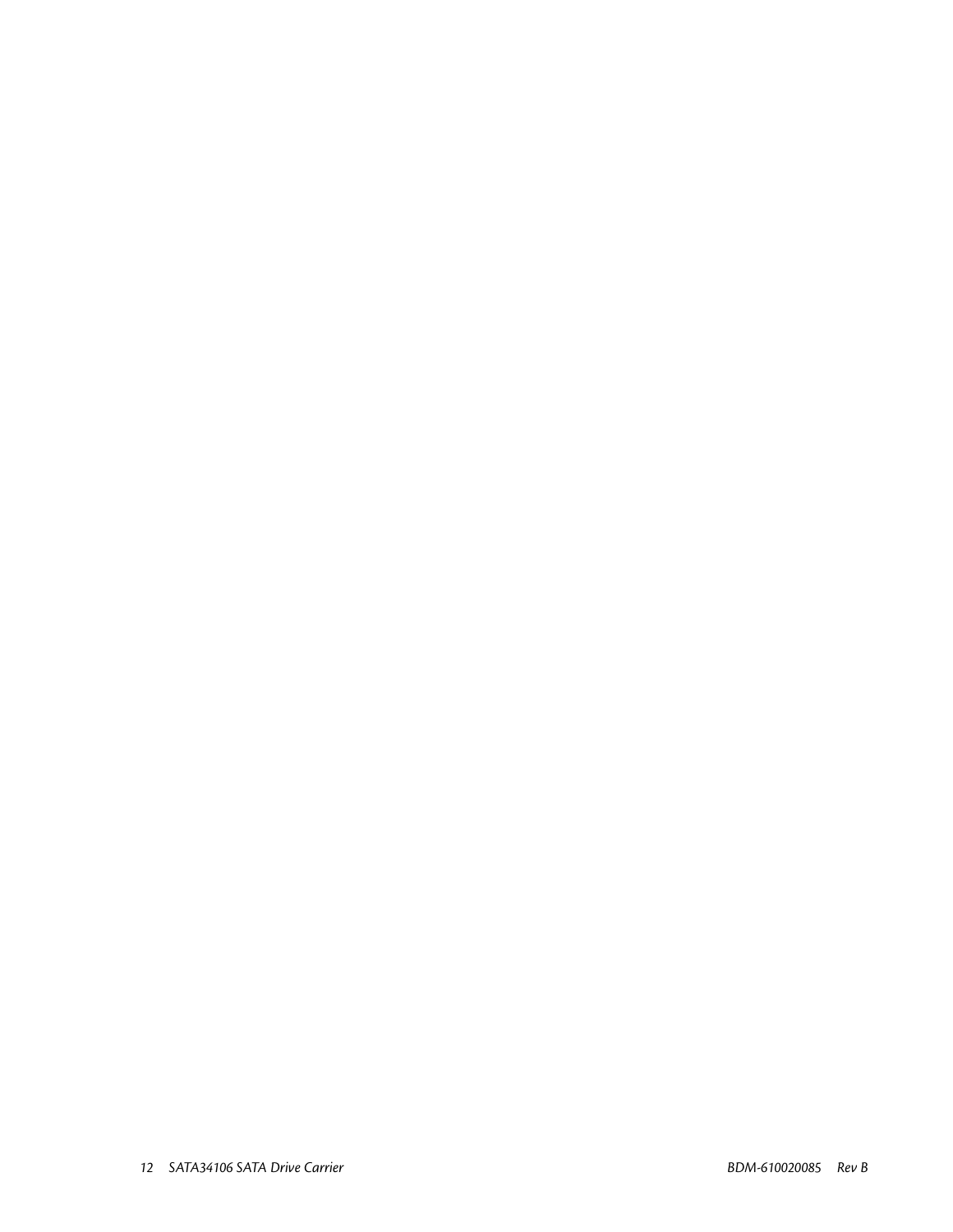# <span id="page-12-1"></span><span id="page-12-0"></span>**Chapter 2 Connecting the SATA Drive Carrier**

The SATA34106 SATA drive carrier module interfaces easily to PCI/104-Express and PCIe/104 systems via the PCIe/104 Type 2 bus connector. This chapter provides general installation guidelines for the SATA34106 as well as information on all connectors.

*[Installation Considerations](#page-13-0)*—page 14 *[Proper Grounding Techniques](#page-13-1)*—page 14 *[SATA Drive Carrier Installation](#page-13-2)*—page 14 *[SATA34106 Connector Locations](#page-14-0)*—page 15 *[PCIe/104 Type 2 Bus \(CN1 & CN2\)](#page-15-0)*—page 16 *[2.5" SATA Drive Connector \(CN3\)](#page-19-0)*—page 20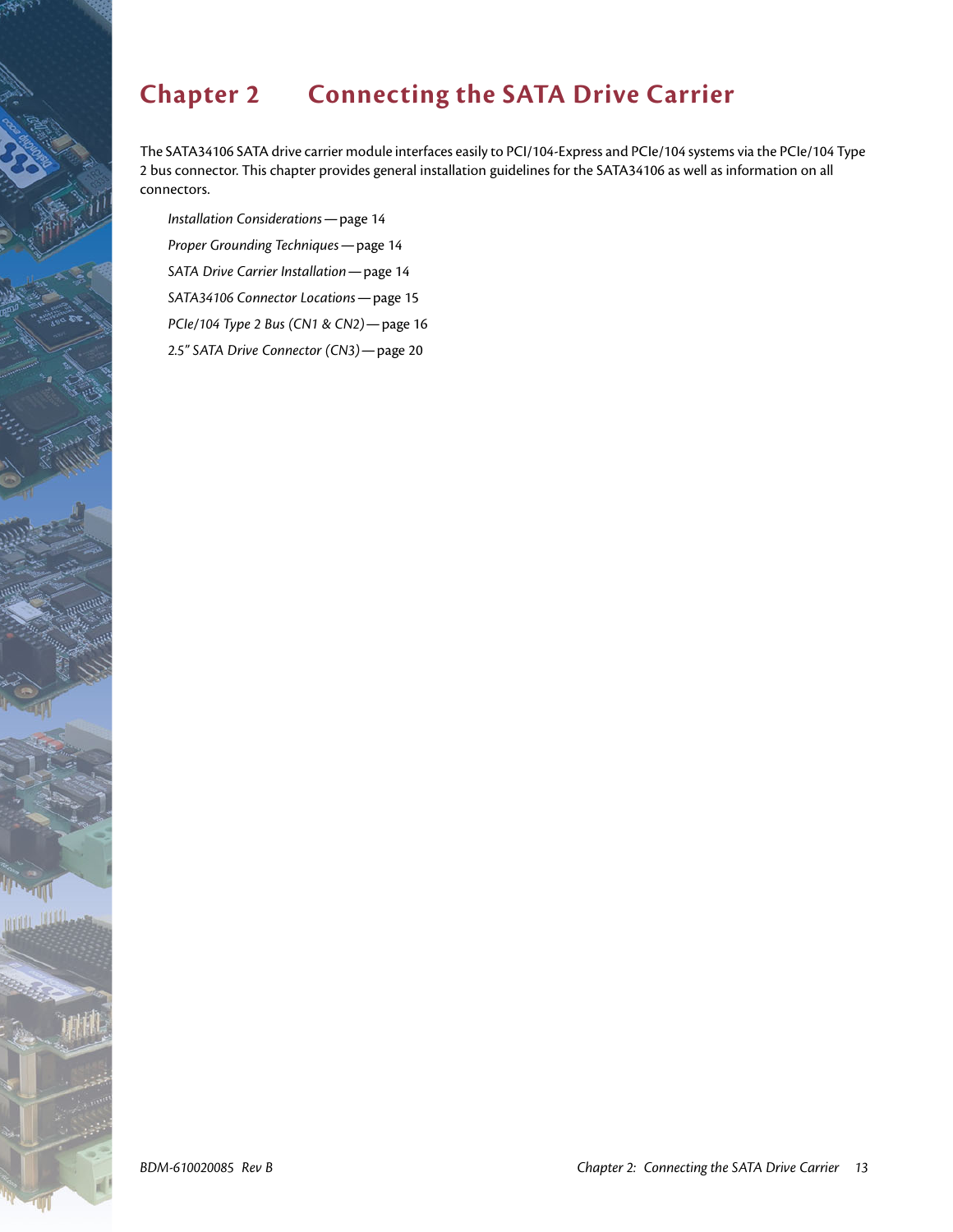## <span id="page-13-0"></span>**Installation Considerations**

The SATA34106 is a module with an PCIe/104 Type 2 bus. Therefore, the SATA34106 should only be installed on a cpuModule which has an PCIe/104 Type 2 bus connector.



*CAUTION The PCIe/104 Type 2 connector is the same physical connector as the PCIe/104 Type 1 connector, but has a different pinout. Though it is physically possible to connect the SATA34106 directly to a PCIe/104 Type 1 bus, doing so could harm the module and other boards in the system.*

## <span id="page-13-1"></span>**Proper Grounding Techniques**

Before removing the SATA34106 from its static bag, proper grounding techniques must be used to prevent electrostatic discharge (ESD) damage to the module. Common grounding procedures include an anti-static mat on a workbench, which may connect to an anti-static wrist strap (also known as an ESD wrist strap) on the wrist of the technician or engineer.

## <span id="page-13-2"></span>**SATA Drive Carrier Installation**

- 1. Turn off power to your PCI/104-Express or PCIe/104 system and unplug the cord.
- 2. Ground yourself with an anti-static strap.
- 3. Line up the pins of the SATA34106's bottom side connector with the PCIe/104 Type 2 bus of the stack and gently press the module onto the stack.



*CAUTION* The SATA34106 should slide into the connectors on the matching PCI/104-Express or PCIe/104 system easily. Do not force the connection. Doing so might damage pins on the connectors.

- 4. If any modules are to be installed on the PCIe/104 Type 2 bus above the SATA34106, install them.
- 5. Attach any necessary cables to the stack.
- 6. Reconnect the power cord and apply power to the stack.
- 7. Boot the system and verify that all of the hardware is working properly.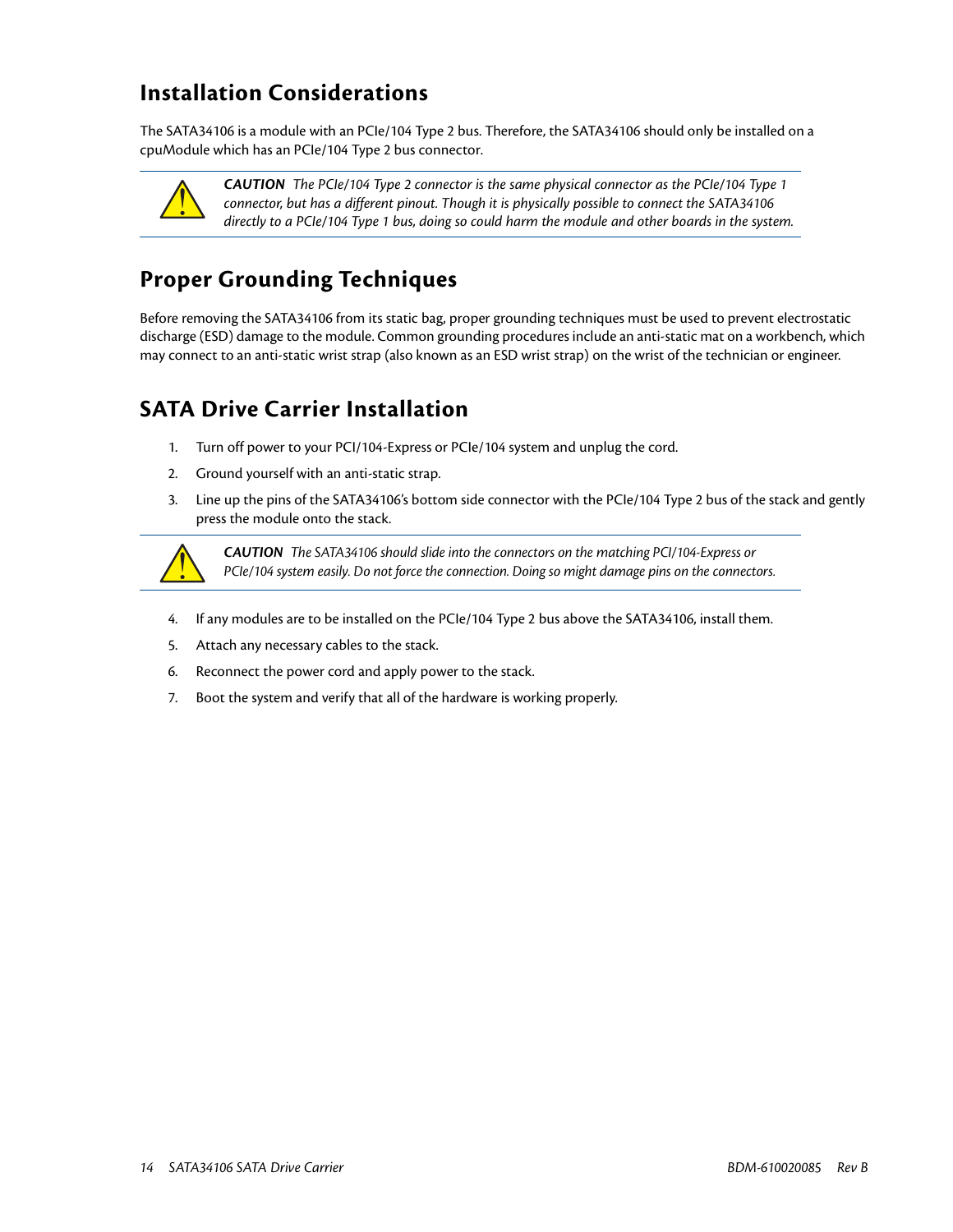## <span id="page-14-0"></span>**SATA34106 Connector Locations**

[Figure 2](#page-14-1) shows the connectors of the SATA driver carrier module.





<span id="page-14-1"></span>

*Note* Pin 1 of the PCIe/104 Type 2 bus connectors is indicated by a silk screen border at the corner of each connector on the top and bottom of the board. Pin 1 of each connector matches when stacking with other PCIe/104 Type 2 modules.

| Table 1<br><b>SATA34106 Connectors</b> |  |
|----------------------------------------|--|
|----------------------------------------|--|

| Connector       | <b>Function</b>              | <b>Size</b>                                     |
|-----------------|------------------------------|-------------------------------------------------|
| CN <sub>1</sub> | PCle/104 Type 2 Bus (top)    | $156$ -pin                                      |
| CN <sub>2</sub> | PCle/104 Type 2 Bus (bottom) | $156$ -pin                                      |
| CN <sub>3</sub> | 2.5" SATA Drive Connector    | 7-pin (data segment),<br>14-pin (power segment) |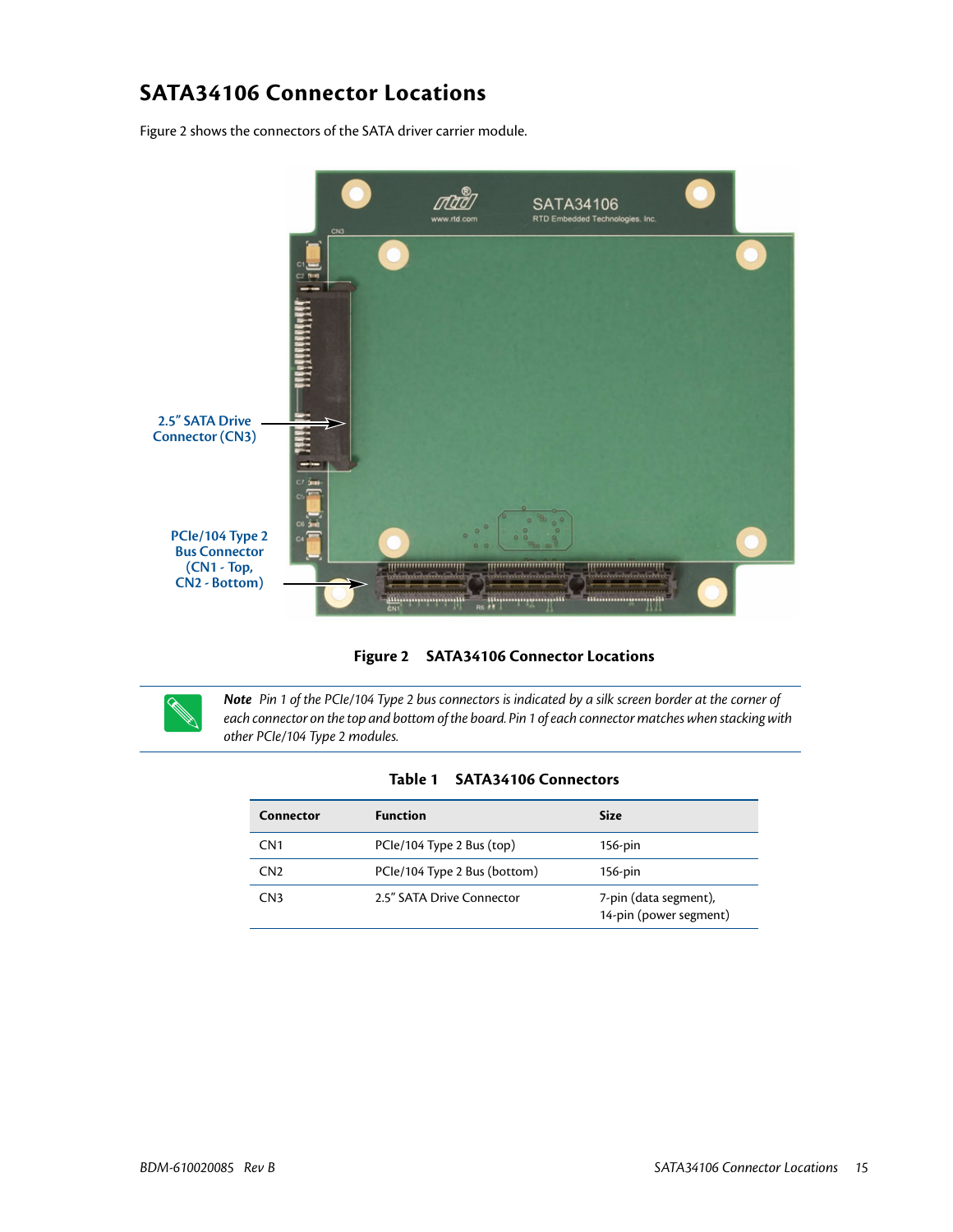## <span id="page-15-0"></span>**PCIe/104 Type 2 Bus (CN1 & CN2)**

## <span id="page-15-1"></span>**PCIe/104 Type 2 Compatibility**

The PCIe/104 Type 2 bus is compatible with any PCI/104-Express or PCIe/104 peripheral module that does not use the x16 Link. This includes any card that uses the PCIe x1 links, USB, or a power supply.

## <span id="page-15-2"></span>**Pin Connections**

The signals on the first bank match definitions found in the PCI/104-Express & PCIe/104 Specification Version 1.1 from the PC/104 Embedded Consortium. The signals on the second and third bank are used for SATA hard drive carrier expansion. [Table 2](#page-16-0) lists the pinout of the PCIe/104 Type 2 bus connector.

Connector **CN1** on the bottom side of the SATA34106 is the source for the signals of the cpuModule's PCIe/104 Type 2 bus. The only connections on the top-side PCIe/104 Type 2 bus connector (**CN1**) that are not directly passed through from the bottom-side connector (**CN2**) are the SATA links. Other unused features on the bus that are provided by the cpuModule are passed through the SATA34106's bus connector to the next peripheral module in the stack.

For details on how the SATA links are utilized and passed through the SATA34106, refer to *[SATA Link Shifting](#page-19-1)*—page 20.



**Note** Pin 1 of the PCIe/104 Type 2 bus connectors is indicated by a silk screen border at the corner of each connector on the top and bottom of the board.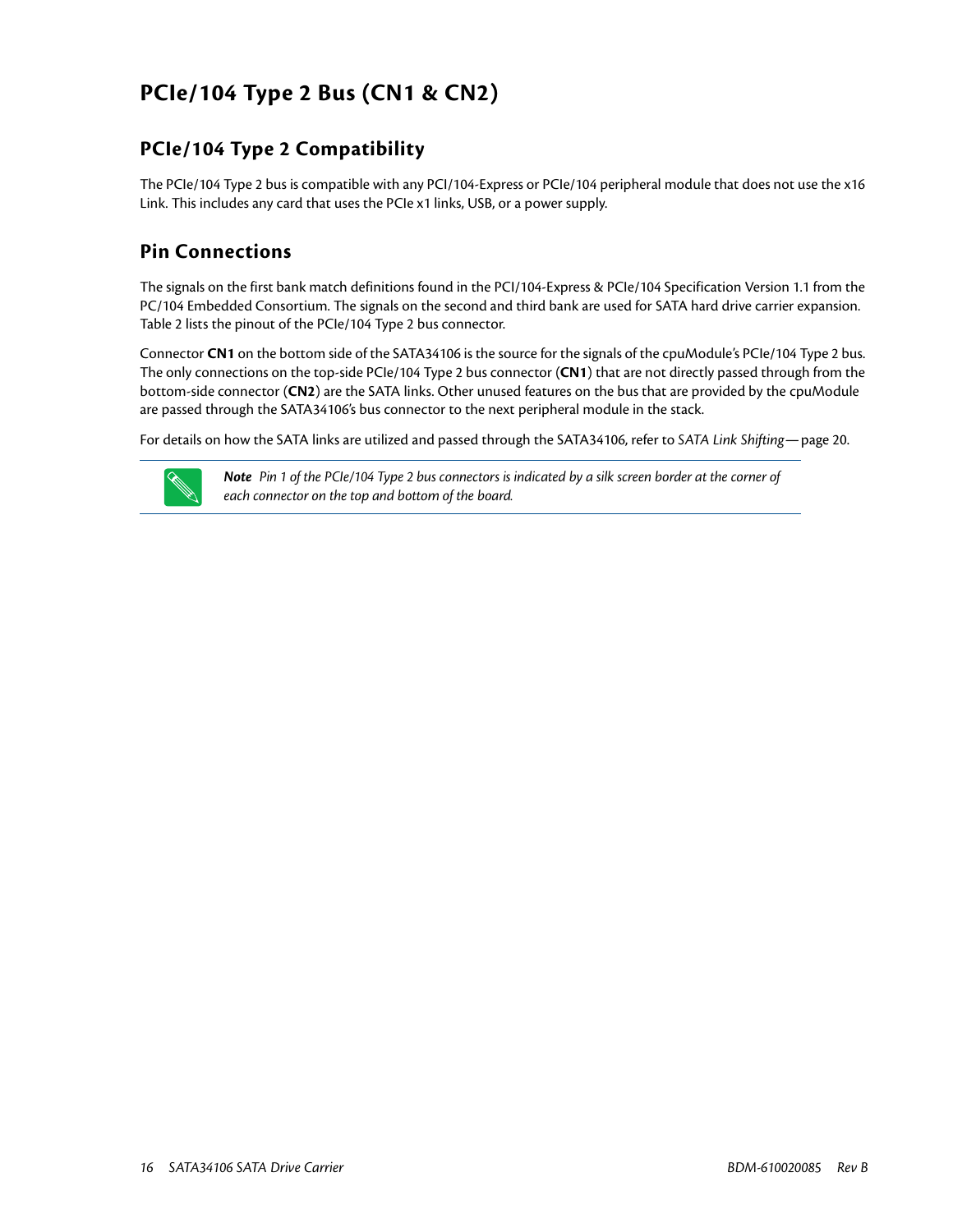<span id="page-16-0"></span>

| Pin | <b>Signal</b> |            | <b>Signal</b> | Pin            |
|-----|---------------|------------|---------------|----------------|
| 1   | Pass-through  |            | Pass-through  | $\mathfrak{p}$ |
| 3   | $+3.3V$       |            | $+3.3V$       | 4              |
| 5   | Pass-through  |            | Pass-through  | 6              |
| 7   | Pass-through  |            | Pass-through  | 8              |
| 9   | <b>GND</b>    |            | <b>GND</b>    | 10             |
| 11  | Pass-through  |            | Pass-through  | 12             |
| 13  | Pass-through  |            | Pass-through  | 14             |
| 15  | <b>GND</b>    |            | <b>GND</b>    | 16             |
| 17  | Pass-through  |            | Pass-through  | 18             |
| 19  | Pass-through  |            | Pass-through  | 20             |
| 21  | <b>GND</b>    |            | <b>GND</b>    | 22             |
| 23  | Pass-through  |            | Pass-through  | 24             |
| 25  | Pass-through  |            | Pass-through  | 26             |
| 27  | <b>GND</b>    | $+5$ Volts | <b>GND</b>    | 28             |
| 29  | Pass-through  |            | Pass-through  | 30             |
| 31  | Pass-through  |            | Pass-through  | 32             |
| 33  | <b>GND</b>    |            | <b>GND</b>    | 34             |
| 35  | Pass-through  |            | Pass-through  | 36             |
| 37  | Pass-through  |            | Pass-through  | 38             |
| 39  | Pass-through  |            | Pass-through  | 40             |
| 41  | Pass-through  |            | Pass-through  | 42             |
| 43  | Pass-through  |            | Pass-through  | 44             |
| 45  | CPU_DIR       |            | Pass-through  | 46             |
| 47  | Pass-through  |            | Pass-through  | 48             |
| 49  | Pass-through  |            | Pass-through  | 50             |
| 51  | Pass-through  |            | Pass-through  | 52             |

#### **Table 2 PCIe/104 Type 2 Bus Signal Assignments1**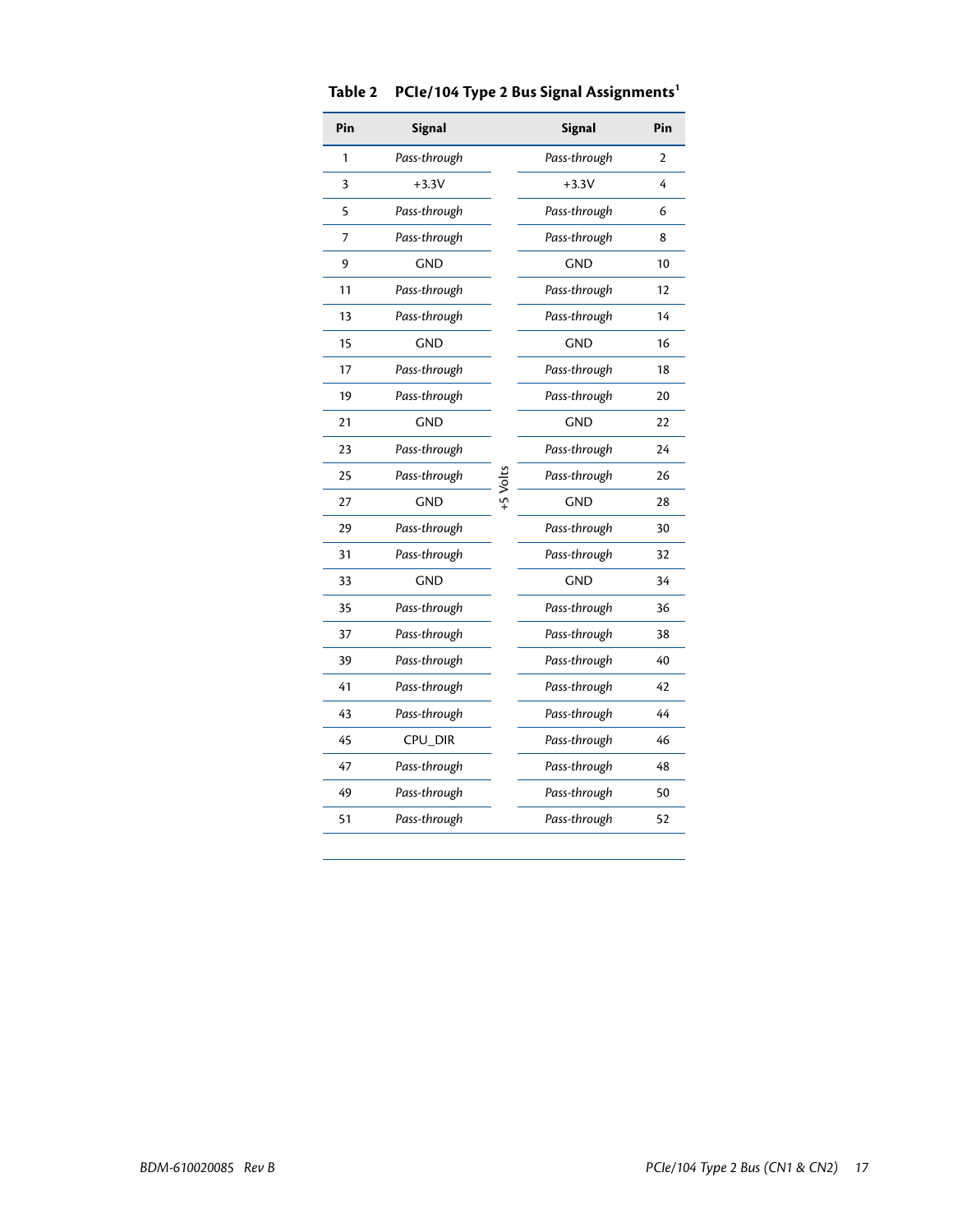| Pin | <b>Signal</b>             |            | <b>Signal</b>             | Pin |
|-----|---------------------------|------------|---------------------------|-----|
| 53  | Reserved                  |            | Pass-through              | 54  |
| 55  | <b>GND</b>                |            | <b>GND</b>                | 56  |
| 57  | Pass-through              |            | Pass-through              | 58  |
| 59  | Pass-through              |            | Pass-through              | 60  |
| 61  | <b>GND</b>                |            | <b>GND</b>                | 62  |
| 63  | Pass-through              |            | Pass-through              | 64  |
| 65  | Pass-through              |            | Pass-through              | 66  |
| 67  | <b>GND</b>                |            | <b>GND</b>                | 68  |
| 69  | Pass-through              |            | Pass-through              | 70  |
| 71  | Pass-through              |            | Pass-through              | 72  |
| 73  | <b>GND</b>                |            | <b>GND</b>                | 74  |
| 75  | Pass-through              |            | Pass-through              | 76  |
| 77  | Pass-through              |            | Pass-through              | 78  |
| 79  | <b>GND</b>                | $+5$ Volts | <b>GND</b>                | 80  |
| 81  | SATA_1Tp <sup>2</sup>     |            | SATA_0Tp <sup>2</sup>     | 82  |
| 83  | $SATA_1Tn^2$              |            | SATA_0Tn <sup>2</sup>     | 84  |
| 85  | <b>GND</b>                |            | <b>GND</b>                | 86  |
| 87  | Pass-through              |            | Pass-through              | 88  |
| 89  | Pass-through              |            | Pass-through              | 90  |
| 91  | <b>GND</b>                |            | <b>GND</b>                | 92  |
| 93  | Pass-through              |            | Pass-through              | 94  |
| 95  | Pass-through              |            | Pass-through              | 96  |
| 97  | <b>GND</b>                |            | <b>GND</b>                | 98  |
| 99  | SATA_DET#1 <sup>2</sup>   |            | SATA_DET#0 <sup>2</sup>   | 100 |
| 101 | SATA_PWREN#1 <sup>2</sup> |            | SATA_PWREN#0 <sup>2</sup> | 102 |
| 103 | <b>GND</b>                |            | <b>GND</b>                | 104 |

#### **Table 2 PCIe/104 Type 2 Bus Signal Assignments1**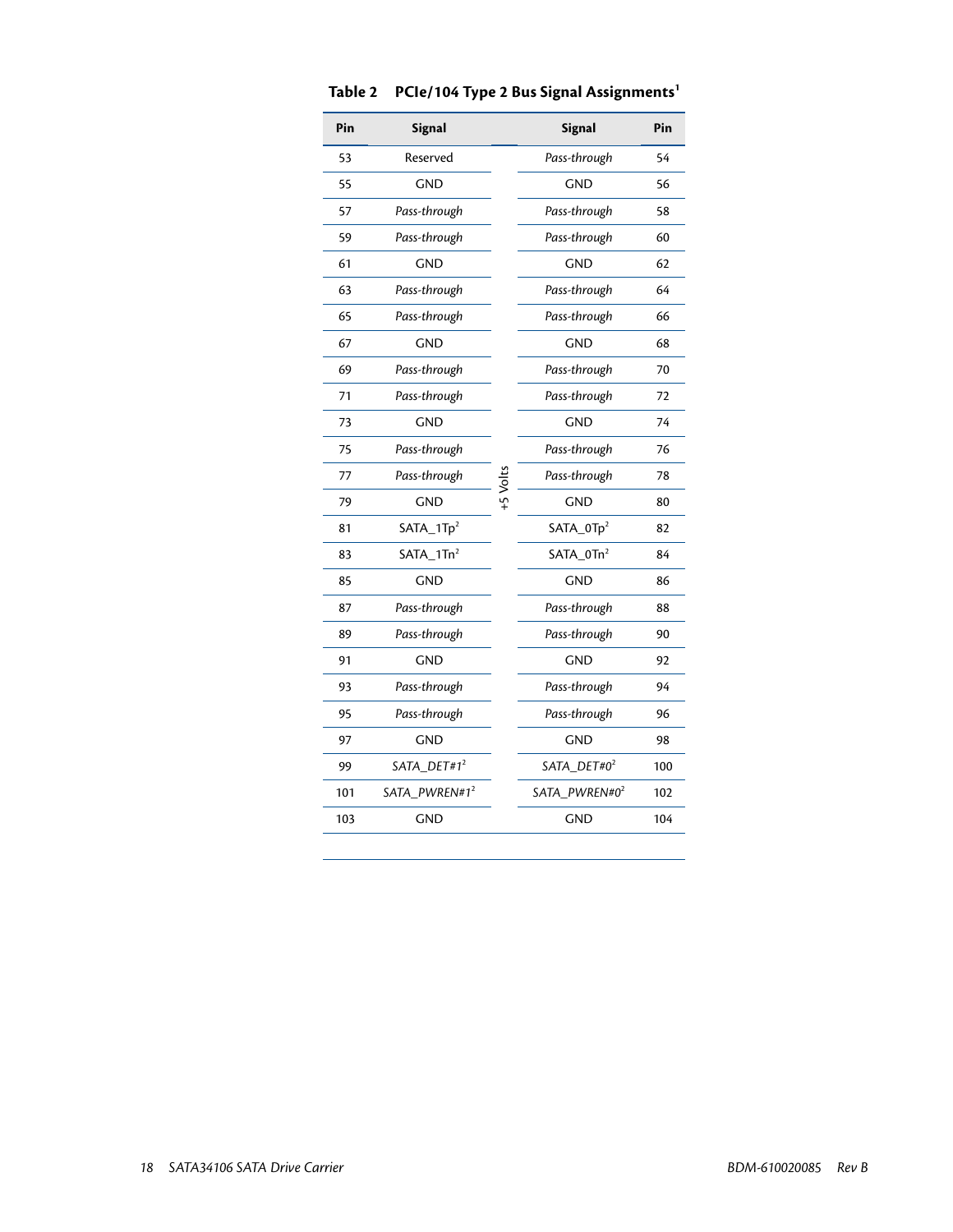| Pin | <b>Signal</b>         |           | <b>Signal</b>         | Pin |
|-----|-----------------------|-----------|-----------------------|-----|
| 105 | Pass-through          |           | Pass-through          | 106 |
| 107 | <b>GND</b>            |           | <b>GND</b>            | 108 |
| 109 | Pass-through          |           | Pass-through          | 110 |
| 111 | Pass-through          |           | Pass-through          | 112 |
| 113 | <b>GND</b>            |           | <b>GND</b>            | 114 |
| 115 | Pass-through          |           | Pass-through          | 116 |
| 117 | Pass-through          |           | Pass-through          | 118 |
| 119 | <b>GND</b>            |           | <b>GND</b>            | 120 |
| 121 | Pass-through          |           | Pass-through          | 122 |
| 123 | Pass-through          | +12 Volts | Pass-through          | 124 |
| 125 | <b>GND</b>            |           | <b>GND</b>            | 126 |
| 127 | Pass-through          |           | Pass-through          | 128 |
| 129 | Pass-through          |           | Pass-through          | 130 |
| 131 | <b>GND</b>            |           | <b>GND</b>            | 132 |
| 133 | SATA_1Rp <sup>2</sup> |           | SATA_0Rp <sup>2</sup> | 134 |
| 135 | SATA_1Rn <sup>2</sup> |           | SATA_0Rn <sup>2</sup> | 136 |
| 137 | <b>GND</b>            |           | <b>GND</b>            | 138 |
| 139 | Pass-through          |           | Pass-through          | 140 |
| 141 | Pass-through          |           | Pass-through          | 142 |
| 143 | <b>GND</b>            |           | <b>GND</b>            | 144 |
| 145 | Pass-through          |           | Pass-through          | 146 |
| 147 | Pass-through          |           | Pass-through          | 148 |
| 149 | <b>GND</b>            |           | <b>GND</b>            | 150 |
| 151 | Pass-through          |           | Pass-through          | 152 |
| 153 | Pass-through          |           | Pass-through          | 154 |
| 155 | <b>GND</b>            |           | <b>GND</b>            | 156 |

#### **Table 2 PCIe/104 Type 2 Bus Signal Assignments1**

1.Signals marked with (#) are active low.

<span id="page-18-0"></span>2.For a description of SATA lane usage on the SATA34106, refer to *[SATA](#page-19-1)  [Link Shifting](#page-19-1)*—page 20.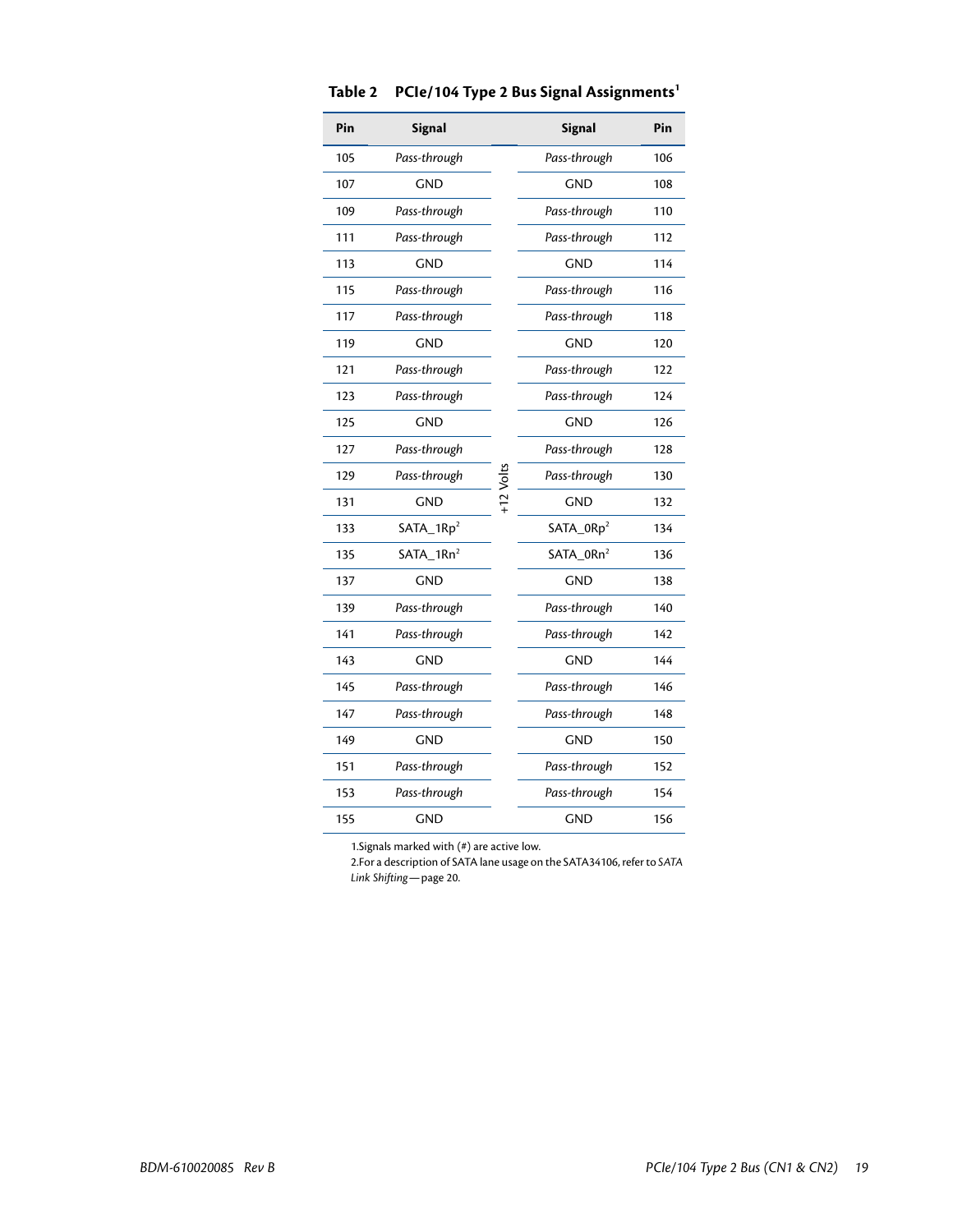## <span id="page-19-0"></span>**2.5" SATA Drive Connector (CN3)**

The 2.5" SATA drive connector on the SATA34106 provides a convenient interface to the first SATA link on the PCIe/104 Type 2 bus on RTD's PCI Express cpuModules.

## <span id="page-19-1"></span>**SATA Link Shifting**

The SATA34106's 2.5" SATA Drive Connector (**CN3**) utilizes the first SATA link on the PCIe/104 Type 2 bus. As a result, the unused SATA link on the bus is shifted from the bottom-side PCIe/104 Type 2 connector (**CN2**) to the top-side (**CN1**). Shifting the remaining link allows a second SATA34106 (or other SATA drive carrier) to be installed upwards in the stack.

[Figure 3](#page-19-2) shows a block diagram of the SATA drive carrier module and how it interfaces to the cpuModule.



<span id="page-19-2"></span>**Figure 3 SATA34106 - Block Diagram**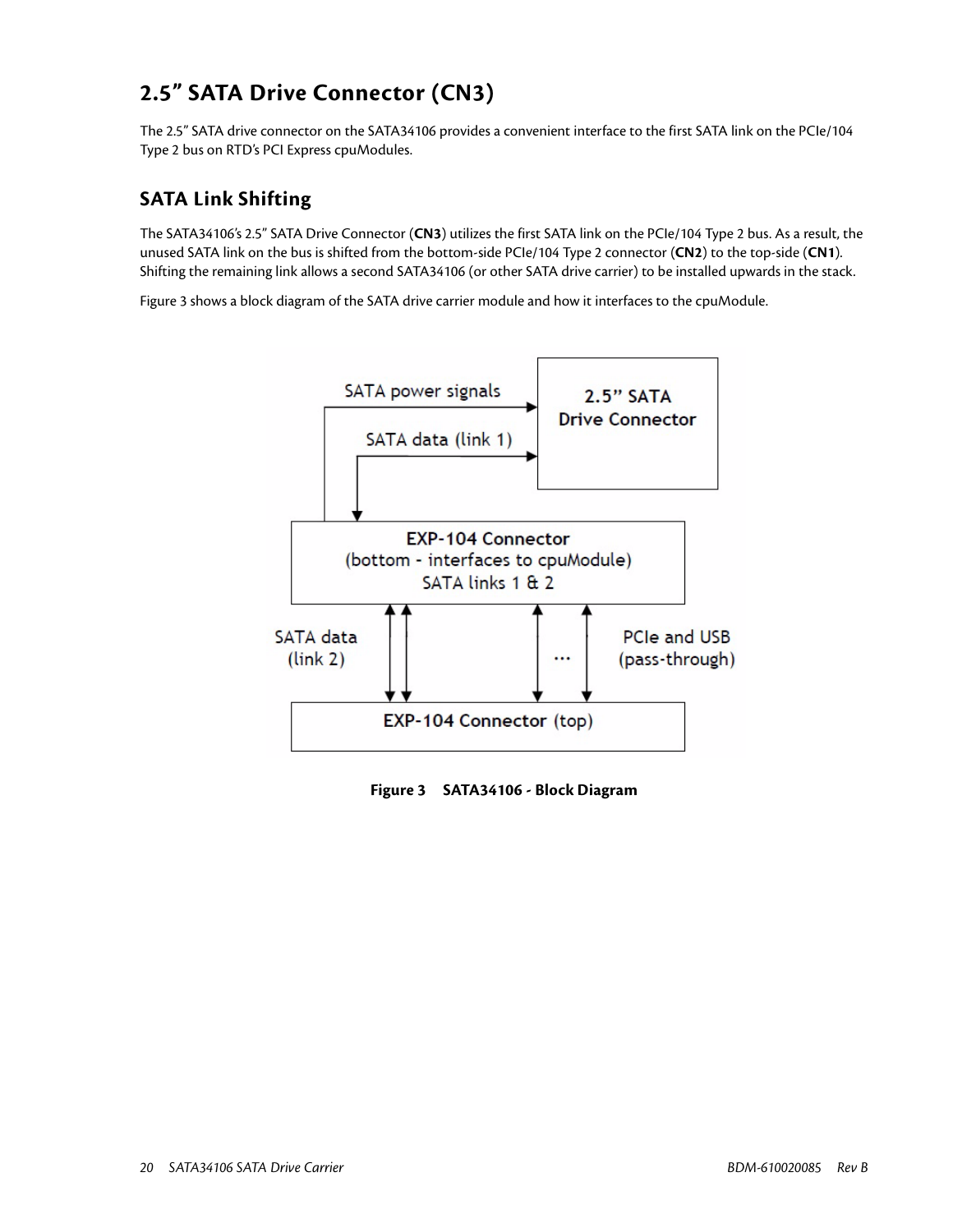# <span id="page-20-1"></span><span id="page-20-0"></span>**Appendix 1 IDAN™ Dimensions and Pinout**

SATA Drive Carrier modules, like all other RTD PC/PCI-104, PCI/104-Express, and PCIe/104 modules, can be packaged in Intelligent Data Acquisition Node (IDAN) frames, which are milled aluminum frames with integrated heat sinks and heat pipes for fanless operation. RTD modules installed in IDAN frames are called building blocks. IDAN building blocks maintain the simple but rugged PC/104 stacking concept. Each RTD module is mounted in its own IDAN frame and all I/O connections are brought to the walls of each frame using standard PC connectors. No connections are made from module to module internal to the system other than through the PC/104 and PC/104-*Plus* bus, enabling quick interchangeability and system expansion without hours of rewiring and board redesign.

The SATA34106 SATA Drive Carrier can also be purchased as part of a custom-built RTD HiDAN™ or HiDAN*plus*™ High Reliability Intelligent Data Acquisition Node. This appendix provides the dimensions and pinouts of the SATA34106 installed in an IDAN frame. Contact RTD for more information on high reliability IDAN, HiDAN, and HiDAN*plus* PC/PCI-104, PCI/104-Express, and PCIe/104 systems.



**IDAN—Adhering to the PC/104 stacking concept, IDAN allows you to build a customized system with any combination of RTD modules.**

**IDAN Heat Pipes—Advanced heat pipe technology maximizes heat transfer to heat sink fins.**



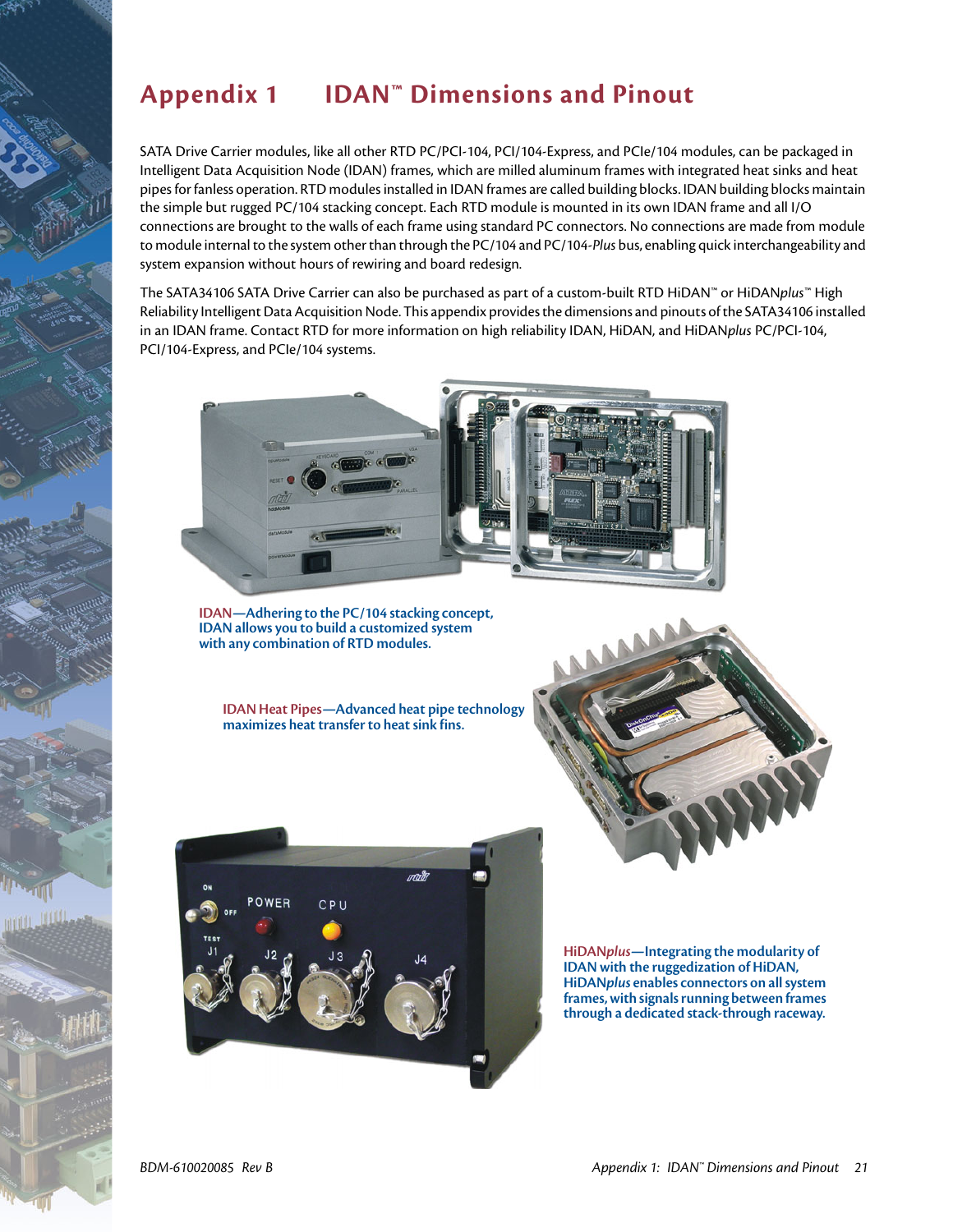## <span id="page-21-0"></span>**IDAN-SATA34106**

The IDAN-SATA34106 is a SATA34106 SATA Drive Carrier packaged in an IDAN frame which permits easy removal of data from a PCI/104-Express or PCIe/104 system.



**Figure 5 IDAN-SATA34106, Example Configurations**